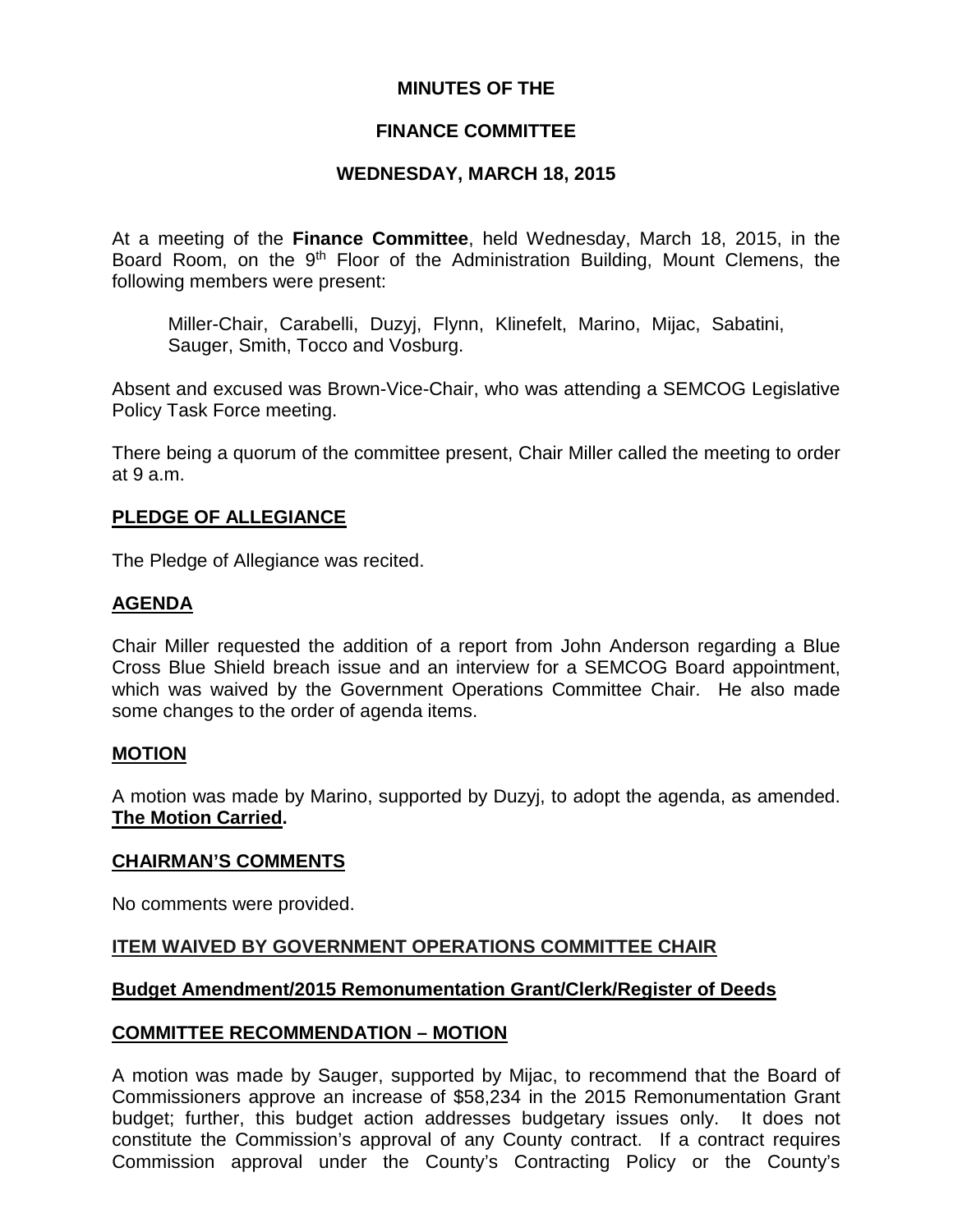Procurement Ordinance, such approval must be sought separately; further, a copy of this Board of Commissioners' action is directed to be delivered forthwith to the Office of the County Executive.

Todd Schmitz, Chief Deputy County Clerk, gave an overview.

Chair Miller called for a vote on the motion and **THE MOTION CARRIED.**

# **REPORT ON BLUE CROSS BLUE SHIELD DATA BREACH**

John Anderson spoke about recent news reports regarding data breaches affecting Blue Cross members locally and across the nation, and the possible impact upon some Macomb County plan participants. He also gave an update regarding the MITN data incident.

### **MOTION**

A motion was made by Carabelli, supported by Duzyj, to receive and file the report provided by John Anderson. **The Motion Carried.**

## **ITEM WAIVED BY JUSTICE AND PUBLIC SAFETY COMMITTEE CHAIR**

### **Contract for Consulting Services for Jail Needs Analysis and Feasibility Study/Sheriff**

#### **COMMITTEE RECOMMENDATION – MOTION**

A motion was made by Carabelli, supported by Vosburg, to recommend that the Board of Commissioners concur with the Sheriff's request to approve the contract with the Associated Team of Voorhis/Robertson Justice Services LLC, David Bennett Consulting Inc. and AECOM for consulting services for Jail Needs Analysis and Feasibility Study; funds for the cost of \$240,000 are available in the Capital Improvement Fund; further, a copy of this Board of Commissioners' action is directed to be delivered forthwith to the Office of the County Executive.

Sheriff Anthony Wickersham gave an overview of the contract.

The following commissioners spoke: Flynn, Vosburg, Sauger and Miller.

Chair Miller called for a vote on the motion and **THE MOTION CARRIED.**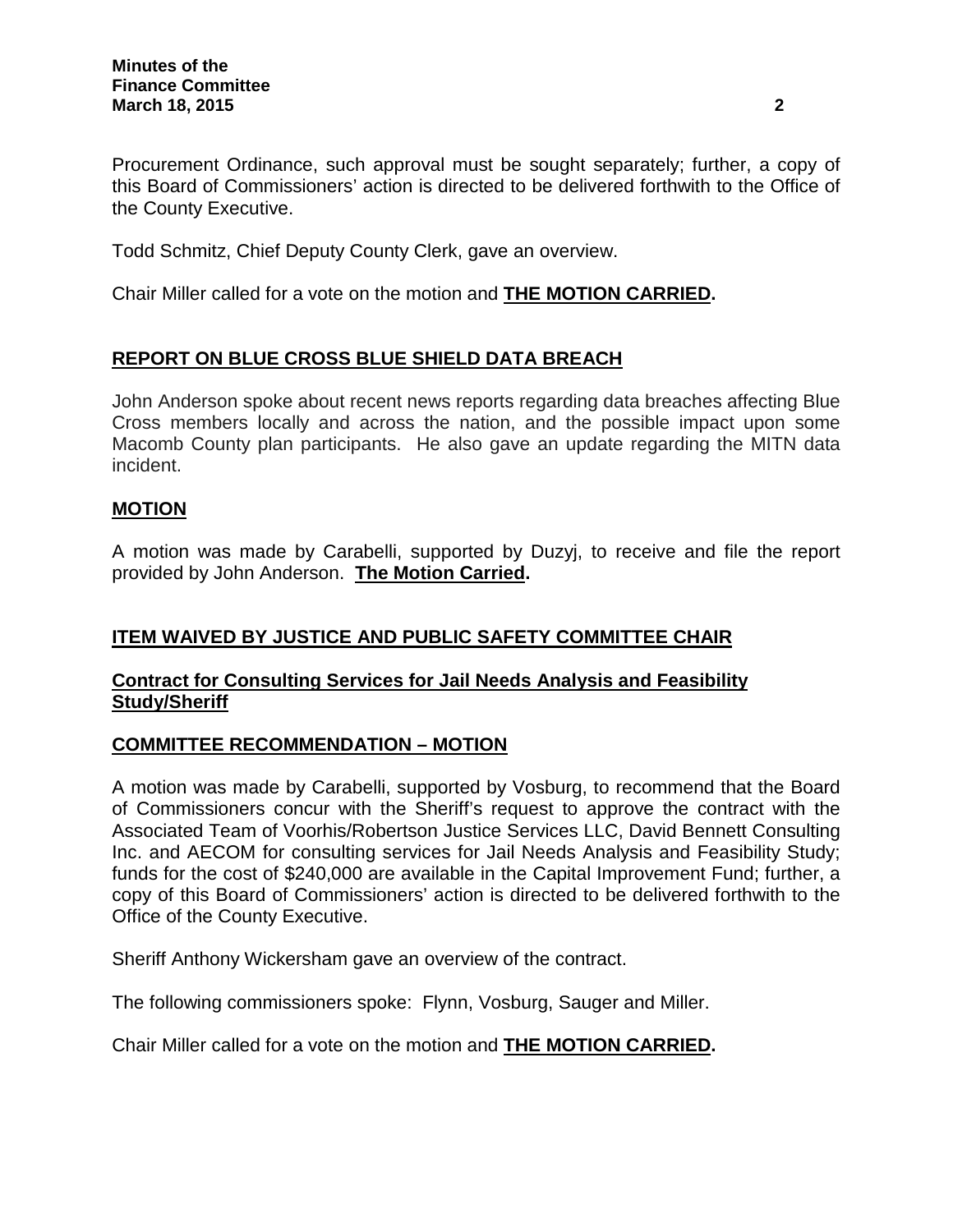# **ADOPT RESOLUTION AMENDING PARAGRAPH 13 OF THE BOND RESOLUTION AUTHORIZING THE COUNTY OF MACOMB TO ISSUE THE COUNTY OF MACOMB RETIREES HEALTH CARE BONDS, SERIES 2015 (GENERAL OBLIGATION LIMITED TAX)/FINANCE (REFERRED FROM 3-12-15 MEETING)**

# **COMMITTEE RECOMMENDATION – MOTION**

A motion was made by Flynn, supported by Mijac, to recommend that the Board of Commissioners adopt a resolution amending paragraph 13 of the Bond Resolution authorizing the County of Macomb to issue the County of Macomb Retirees Health Care Bonds, Series 2015 (General Obligation Limited Tax). **THE MOTION CARRIED WITH SABATINI VOTING "NO."**

## **RECOMMENDATIONS FROM 3-17-15 INFRASTRUCTURE/ECONOMIC DEVELOPMENT COMMITTEE MEETING**

# **J. Ranck Electric Contract for Traffic Signal Modernization Project (32 Mile and Van Dyke)/Department or Roads**

## **COMMITTEE RECOMMENDATION – MOTION**

A motion was made by Carabelli, supported by Smith, to recommend that the Board of Commissioners approve the award of bid and contract between the Department of Roads and J. Ranck Electric for the Traffic Signal Modernization Project at 32 Mile and Van Dyke scheduled for the 2015 construction season; further, a copy of this Board of Commissioners' action is directed to be delivered forthwith to the Office of the County Executive. **THE MOTION CARRIED.**

## **Cost Participation Agreement with Road Commission for Oakland County-Dequindre Road Right-of-Way Acquisition/Department of Roads**

## **COMMITTEE RECOMMENDATION – MOTION**

A motion was made by Flynn, supported by Marino, to recommend that the Board of Commissioners approve the Cost Participation Agreement between the Department of Roads and the Road Commission for Oakland County for the right-of-way acquisition on Dequindre from Long Lake to Auburn Road; further, a copy of this Board of Commissioners' action is directed to be delivered forthwith to the Office of the County Executive. **THE MOTION CARRIED.**

## **R.S. Contracting Contract for Pavement Marking/Department of Roads**

## **COMMITTEE RECOMMENDATION – MOTION**

A motion was made by Vosburg, supported by Sauger, to recommend that the Board of Commissioners approve the contracts between the Macomb County Department of Roads and R.S. Contracting for the Pavement Marking Program scheduled to be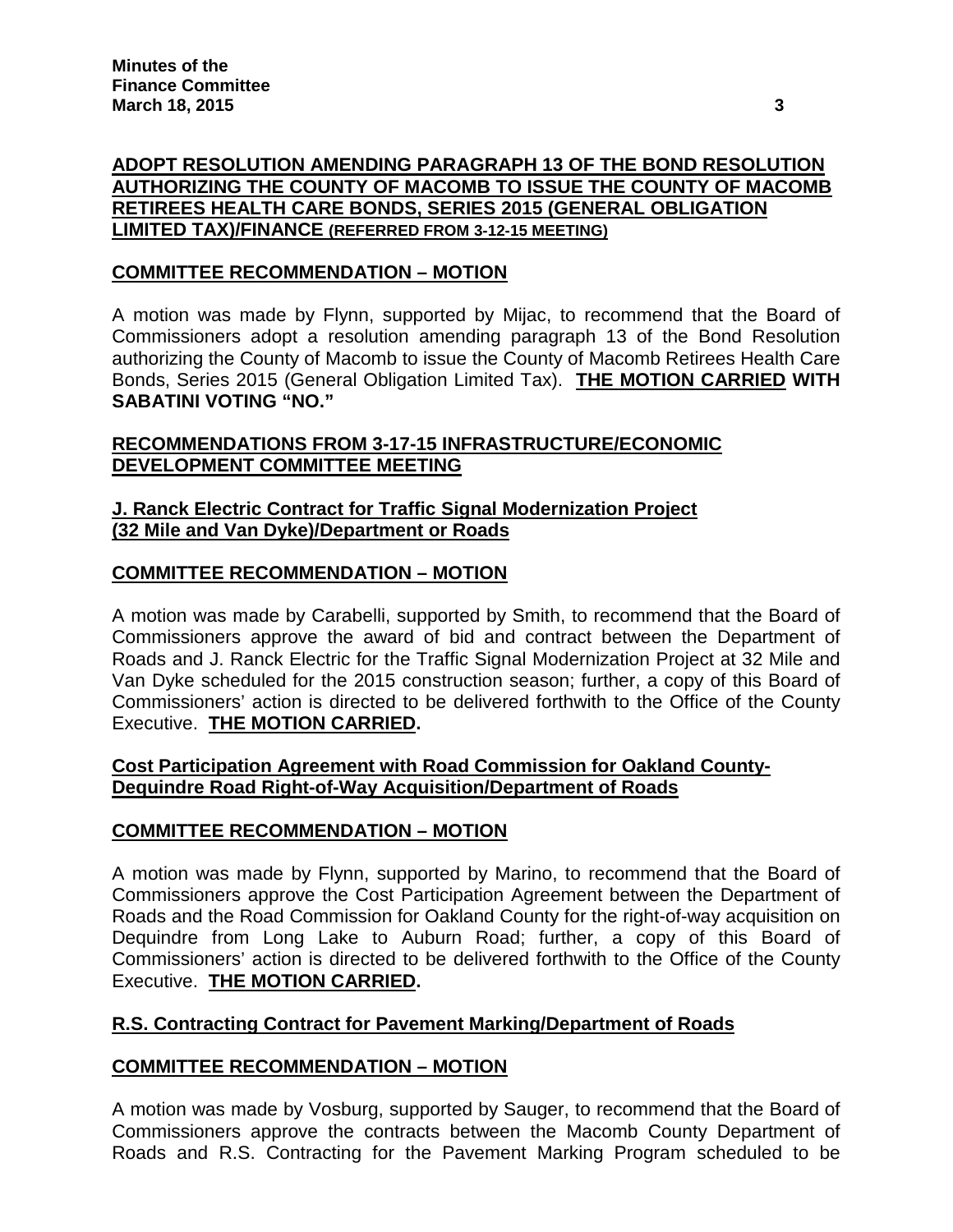completed in 2015; further, a copy of this Board of Commissioners' action is directed to be delivered forthwith to the Office of the County Executive. **THE MOTION CARRIED.**

# **MDOT Contract for 15 Traffic Signal Upgrades (15 Mile/Chrysler and 17 Mile/Ford Motor Company/Department of Roads**

# **COMMITTEE RECOMMENDATION – MOTION**

A motion was made by Sabatini, supported by Mijac, to recommend that the Board of Commissioners approve the MDOT contract outlining scope of work and funding for traffic signal upgrades at the intersections of 15 Mile/Chrysler and 17 Mile/Ford Motor Company; further, a copy of this Board of Commissioners' action is directed to be delivered forthwith to the Office of the County Executive. **THE MOTION CARRIED.**

## **AT&T ILEC Centrex Service Contract/Information Technology**

### **COMMITTEE RECOMMENDATION – MOTION**

A motion was made by Flynn, supported by Vosburg, to recommend that the Board of Commissioners approve a two-year contract with AT&T ILEC Centrex Service for a fixed minimum cost of \$100,800 per year; further, a copy of this Board of Commissioners' action is directed to be delivered forthwith to the Office of the County Executive. **THE MOTION CARRIED.**

## **AT&T Intrastate Services Pricing Schedule Contract/Information Technology**

## **COMMITTEE RECOMMENDATION – MOTION**

A motion was made by Mijac, supported by Smith, to recommend that the Board of Commissioners approve a three-year contract with AT&T Intrastate Services for a fixed minimum cost of \$134,400 per year; further, a copy of this Board of Commissioners' action is directed to be delivered forthwith to the Office of the County Executive. **THE MOTION CARRIED.**

#### **REPORT ON OPEB BOND SALE**

Steve Smigiel, Interim Finance Director, provided a summary of the bonding process indicating that he, along with a group including Board Chair Dave Flynn, Deputy Executive Mark Deldin and Kari Blanchett from Public Financial Management (PFM), worked with the underwriters, J.P. Morgan, to price the bonds. The average interest rate came in at 3.88 percent making annual debt service \$18,390,000. He noted that \$18.4 million had been budgeted. Because 20 year bonds were issued, the long term savings will be \$47 million.

The following commissioner spoke: Flynn.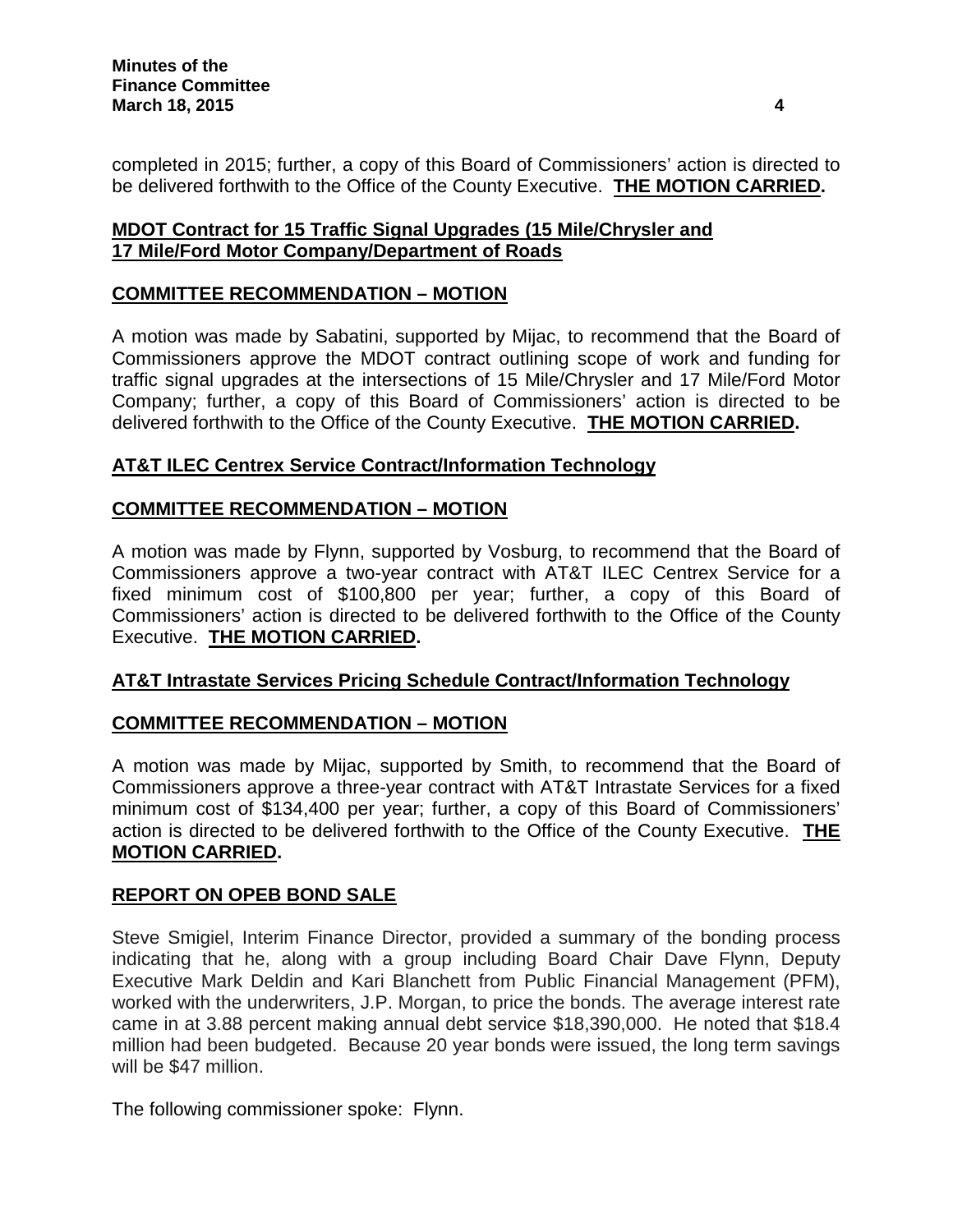## **MOTION**

A motion was made by Carabelli, supported by Smith, to receive and file the report provided on the OPEB Bond sale. **The Motion Carried.**

## **QUARTERLY REVENUE AND EXPENDITURE REPORTS FOR DECEMBER 31, 2014**

Steve Smigiel, Interim Finance Director, summarized the reports.

The following commissioners spoke: Carabelli, Vosburg, Smith and Sabatini.

### **MOTION**

A motion was made by Carabelli, supported by Marino, to receive and file the Quarterly Revenue and Expenditure Reports for December 31, 2014. **The Motion Carried.**

### **ADOPT RESOLUTION TO SUPPORT THE NOMINATION OF NANCY M. WHITE TO THE MICHIGAN WOMEN'S HALL OF FAME (OFFERED BY BOARD CHAIR ON BEHALF OF BOARD)**

#### **COMMITTEE RECOMMENDATION – MOTION**

A motion was made by Flynn, supported by Duzyj, to recommend that the Board of Commissioners adopt a resolution to support the nomination of Nancy M. White to the Michigan Women's Hall of Fame. **THE MOTION CARRIED.**

## **EXECUTIVE SESSION TO DISCUSS LABOR NEGOTIATIONS**

#### **MOTION**

A motion was made by Flynn, supported by Carabelli, to enter into Executive Session for the purpose of discussing labor negotiations. **The Motion Carried.**

In accordance with the motion, committee entered Executive Session at 9:37 a.m., with it concluding at 9:46 a.m.

## **CONTRACT RATIFICATION ON WAGES ONLY FOR POAM DEPUTIES AND DISPATCHERS**

## **COMMITTEE RECOMMENDATION – MOTION**

A motion was made by Vosburg, supported by Smith, to recommend that the Board of Commissioners concur in the recommendation of the Macomb County Executive and the Human Resources and Labor Relations Department and approve ratification of a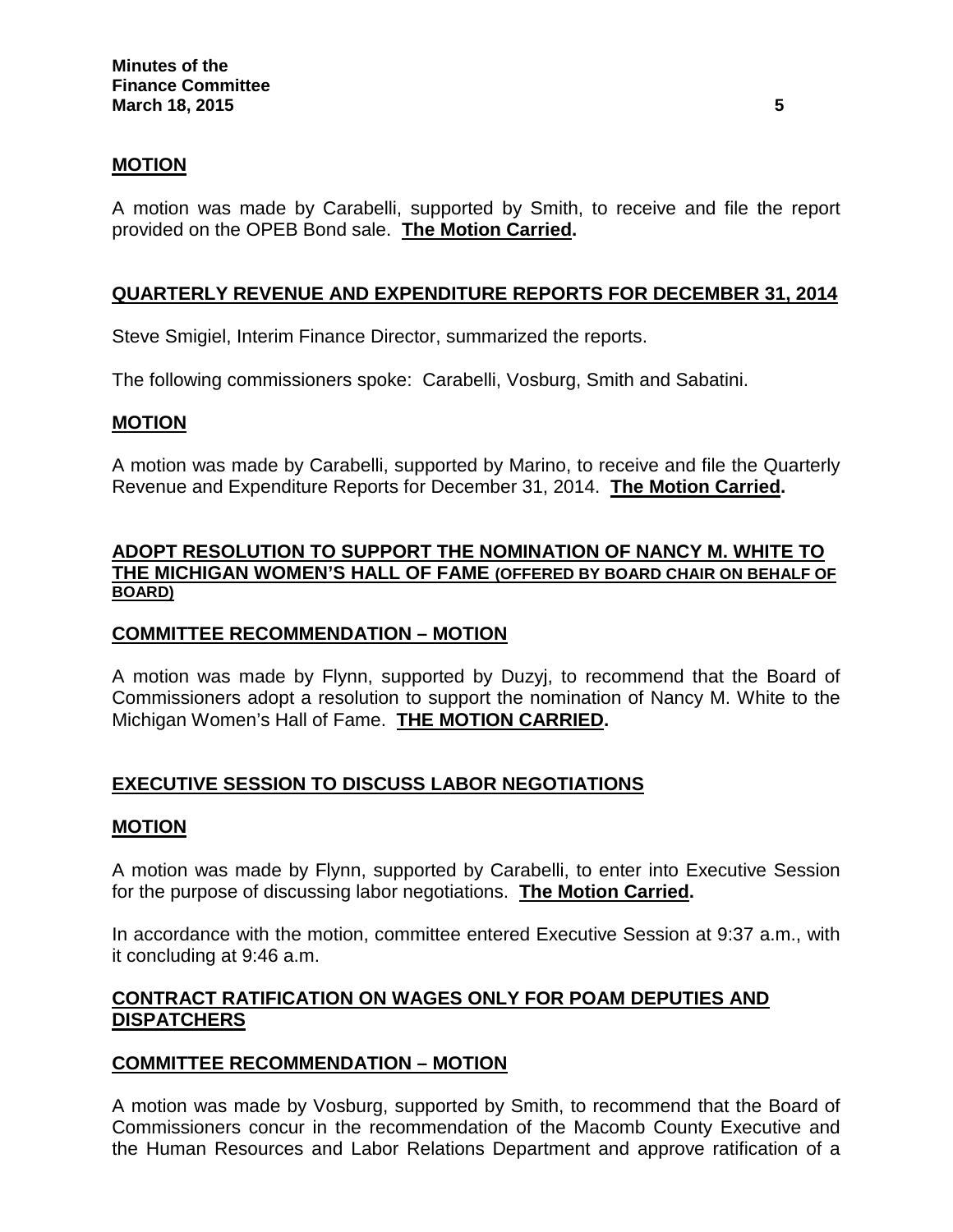2015 and 2016 wage re-opener with POAM (Deputies and Dispatchers) as an amendment to the 2014-2016 Collective Bargaining Agreement; further, a copy of this Board of Commissioners' action is directed to be delivered forthwith to the Office of the County Executive. **THE MOTION CARRIED WITH MARINO AND SABATINI VOTING "NO."**

## **REVIEW, DISCUSSION AND VOTE ON AMENDMENTS TO PROPOSED ORGANIZATION PLAN (AMENDMENTS WILL BE FORWARDED TO 3-19 FULL BOARD MEETING)**

### **AMENDMENT**

A motion was made by Tocco, supported by Marino, to amend the 2015 Organization Plan proposed by the County Executive on January 29, 2015 by inserting the "2015 Macomb County, Michigan, Organization Plan Draft of 03-16-15", provided on pages 223 through 235 of the agenda packet.

The following commissioners spoke: Vosburg and Flynn.

Chair Miller called for a vote on the motion and **The Motion Carried.**

### **COMMITTEE RECOMMENDATION – MOTION**

A motion was made by Flynn, supported by Sauger, to recommend that the Board of Commissioners adopt the 2015 Macomb County, Michigan Organization Plan, as amended; further, a copy of this Board of Commissioners' action is directed to be delivered forthwith to the Office of the County Executive. **THE MOTION CARRIED.**

#### **ADOPT RESOLUTION APPROVING FUND ADVANCE AGREEMENT BETWEEN THE COUNTY AND THE HUMAN SERVICES BOARD (OFFERED BY BOARD CHAIR ON BEHALF OF BOARD)**

#### **COMMITTEE RECOMMENDATION – MOTION**

A motion was made by Flynn, supported by Tocco, to recommend that the Board of Commissioners adopt a resolution approving the Fund Advance Agreement between the County and the Human Services Board.

The following commissioner spoke: Flynn.

Scott Smith provided an overview of the agreement. He stated this will have no impact on the County's finances for this fiscal year; it is a cash flow arrangement.

The following commissioners spoke: Klinefelt and Vosburg.

Chair Miller called for a vote on the motion and **THE MOTION CARRIED.**